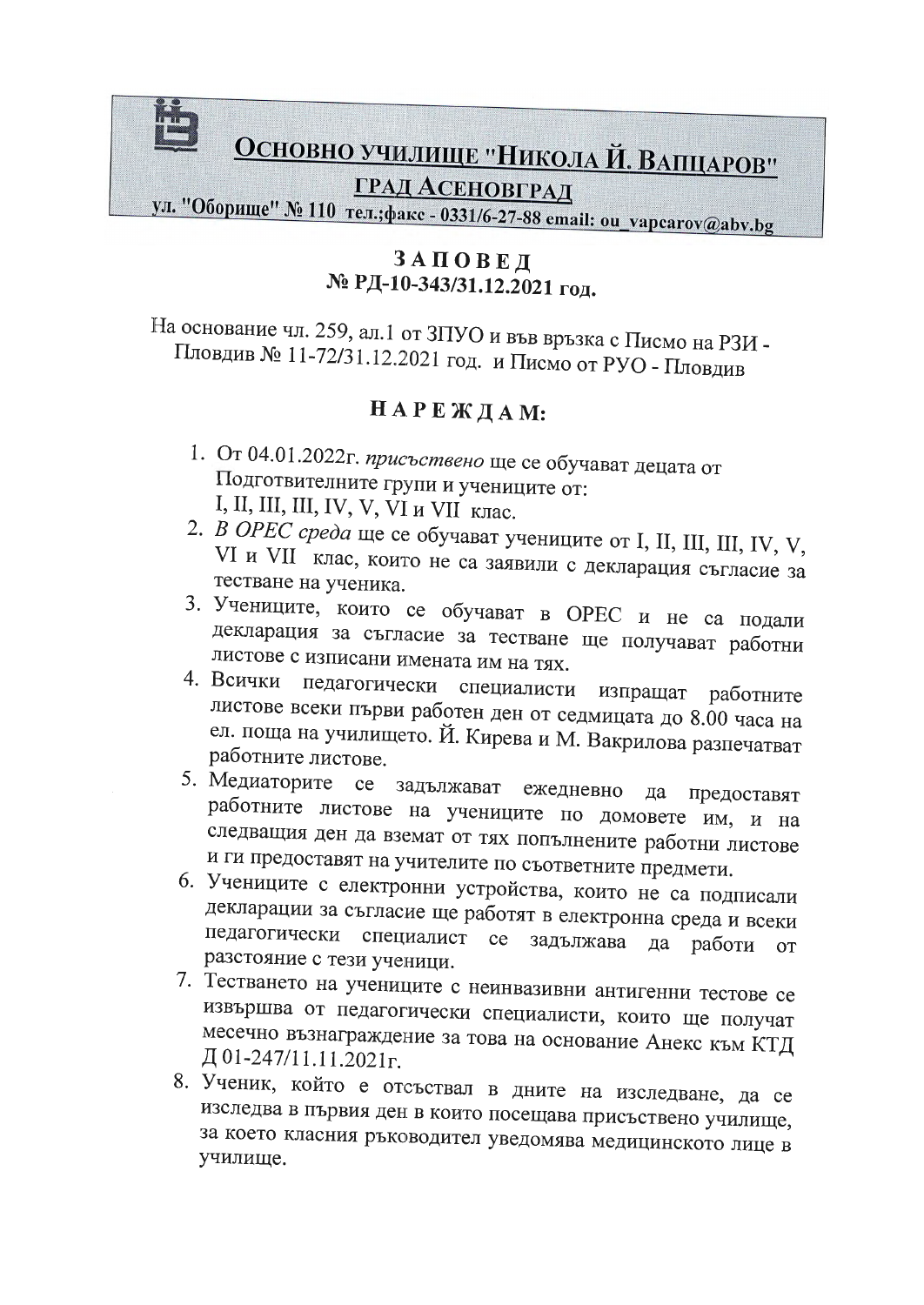В случаите, когато присъственото обучение се възобновява в дни, различни от понеделник изследване се извършва в първия присъствен ден от седмицата.

Учениците, които разполагат с валидни документи преболедуване или отрицателен резултат от лабораторно изследване не се изследват.

Учениците задължително носят маски ПО време изследването, освен в момента на вземане на пробата. Ha

По време на изследването в класната стая присъстват само учениците и определените лица ангажирани в изследването.

След пробовземането, учениците извършват задължителна хигиена на ръцете, след измиване с топла вода и сапун или чрез дезинфекцишя на ръцете.

Класните ръководители събират използваните тестове с отчетен отрицателен резултат в плътни торби за смет, които се изхвърлят по общия ред от училището като неопасен отпадък в контейнерите за смесен битов отпадък. Положителните проби се прибират от медицинското лице и се съхраняват от домакина по оказания ред. Невалидните тестове се събират от класните ръководители и се предават на медицинското лице.

- 9. Тестването на служителите без сертификат се извършва в медицинския кабинет на училището.
- 10. Време за провеждане на тестването е в дните, понеделник и четвъртък и е по следния график:
- За непедагогически персонал 06.30 7.00 часа
- За педагогически персонал 07.00 07.30 часа
- На канцеларията 07.30 8.00 часа

11. ГРАФИК за присъствено обучение и обучение в ОРЕС среда:

### ПРИСЪСТВЕНО ОБУЧЕНИЕ 5-7 клас:

7.30 - - 8.00 часа тест за GOVID - 19 1ч. 8.00 - 8.40 часа 2ч. 8.50 - 9.30 часа 3ч. 9.40 - 10.20 часа 4 ч.10.30 - 11.10 часа 5ч. 11.20 - 12.00 часа бч. 12.10 - 12.50 часа 7ч. 13.00 - 13.40 часа

Този график е валиден само в дните, когато ще се тестват учениците.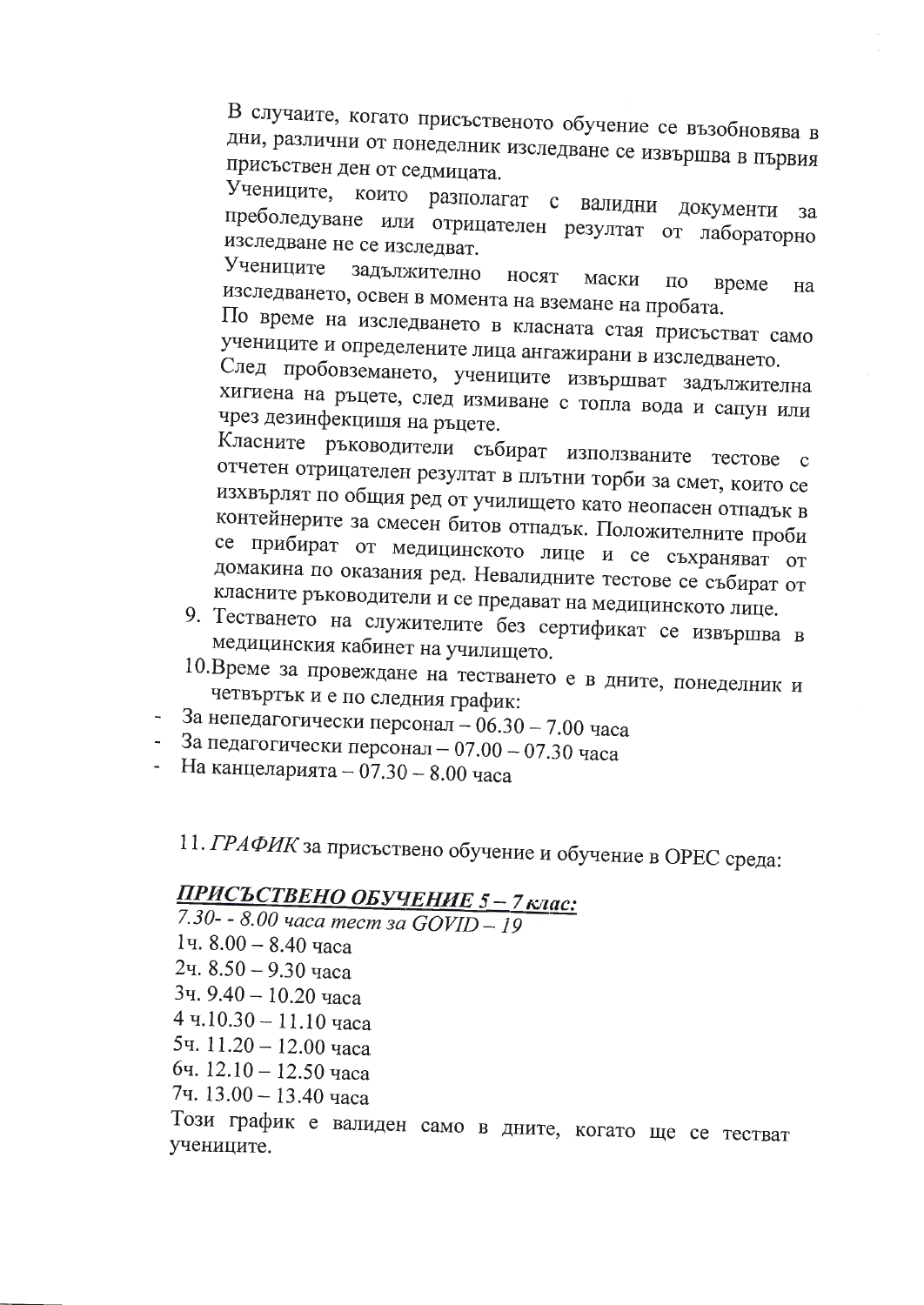### **ПРИСЪСТВЕНО ОБУЧЕНИЕ 1 - 2 клас:**

7. *3 0-* - *8. 00 l/aca mecm 3a GOVID* - *19*  1ч. 8.00 - 8.35 часа 2ч.  $8.45 - 9.20$  часа  $3$ ч. 9.30 - 10.05 часа 4 ч.10.15 - 10.50 часа 5ч.  $11.00 - 11.35$  часа  $6$ ч. 11.45 - 12.20 часа

## **ПРИСЪСТВЕНО ОБУЧЕНИЕ 3 - 4 клас:**

*7.30-* - *8.00 l/aca mecm 3a GOVID-19*  1ч. 7.45 - 8.25 часа 2ч. 8.35 - 9.15 часа  $3$ ч. 9.25 - 10.05 часа  $4$  ч.10.15 - 10.55 часа 5ч.  $11.05 - 11.45$  часа  $6$ ч. 11.55 - 12.35 часа

### **ОБУЧЕНИЕ В ОРЕС СРЕДА 5 - 7 КЛАС:**

1ч.  $8.00 - 8.30$  часа 2ч.  $8.50 - 9.20$  часа 3ч. 9.40 - 10.10 часа 4 ч.10.30 - 11.00 часа 5ч.  $11.20 - 11.50$  часа бч.  $12.10 - 12.40$  часа 7ч. 13.00 - 13.30 часа

### **ОБУЧЕНИЕ В ОРЕС СРЕДА 1-4 КЛАС:**

 $14.8.00 - 8.20$  yaca 2ч.  $8.50 - 9.10$  часа 3ч. 9.40 - 10.00 часа  $4$  ч.10.30 - 10.50 часа 5ч.  $11.20 - 11.40$  часа бч.  $12.10 - 12.30$  часа 7ч. 13.00 - 13.20 часа

Заповедта да се сведе до знанието и изпълнението на педагогическите специалисти и учениците в училището.

**лище** 

# АТАНАСКА НИКОЛОВА-ТЕМЕЛКОВАМ О  $\mu$ иректор на ОУ "Н. Вапиаров"  $I$ рад Асеновград